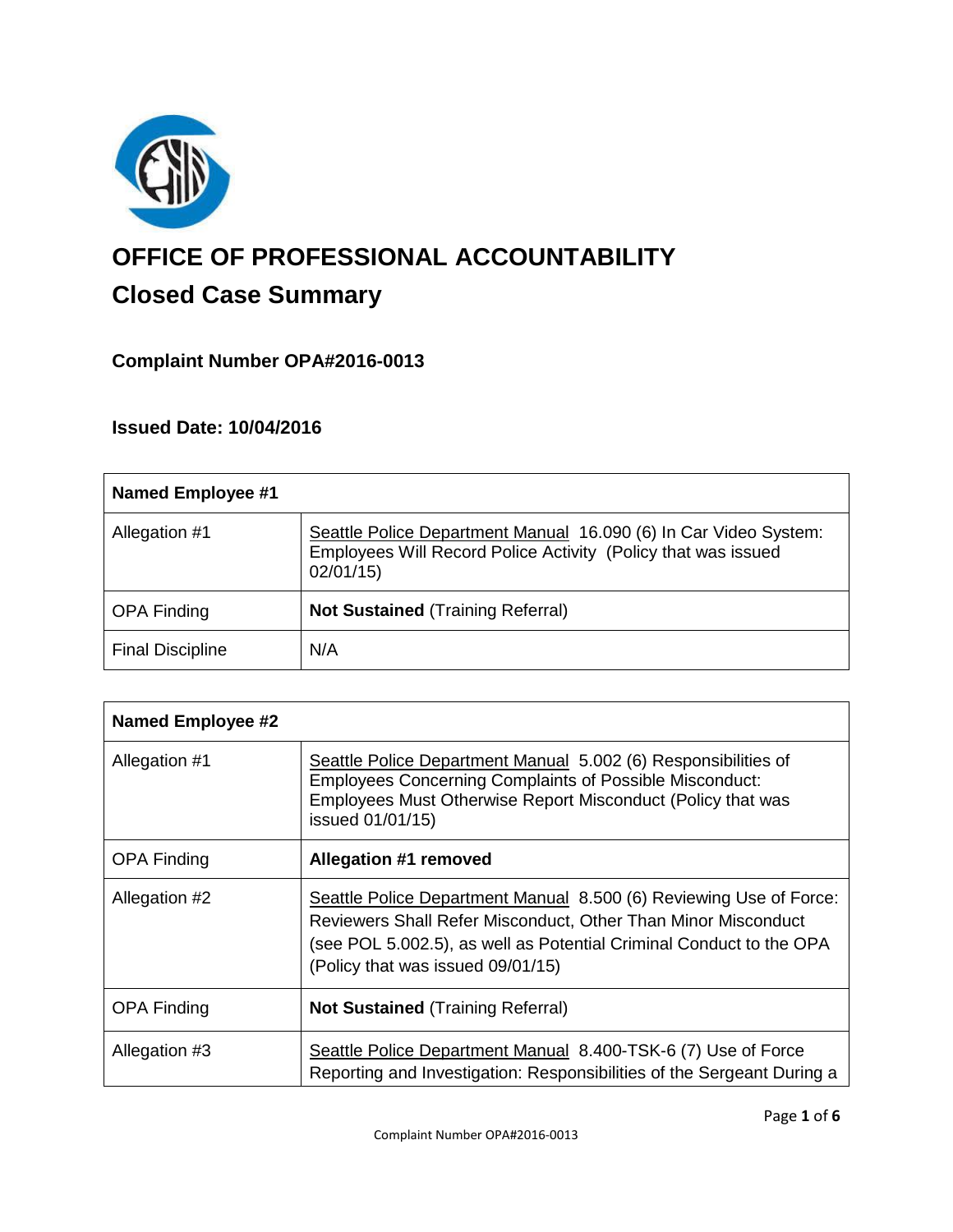|                         | Type II Investigation – Interviews of the subject, or the subject's<br>refusal to be interviewed, will be audio or ICV recorded, if feasible<br>(Policy that was issued 09/01/15) |
|-------------------------|-----------------------------------------------------------------------------------------------------------------------------------------------------------------------------------|
| <b>OPA Finding</b>      | <b>Not Sustained (Training Referral)</b>                                                                                                                                          |
| <b>Final Discipline</b> | N/A                                                                                                                                                                               |

| Named Employee #3       |                                                                                                                                                                                                                                                 |
|-------------------------|-------------------------------------------------------------------------------------------------------------------------------------------------------------------------------------------------------------------------------------------------|
| Allegation #1           | Seattle Police Department Manual 5.002 (6) Responsibilities of<br><b>Employees Concerning Complaints of Possible Misconduct:</b><br>Employees Must Otherwise Report Misconduct (Policy that was<br>issued 01/01/15)                             |
| <b>OPA Finding</b>      | <b>Not Sustained (Training Referral)</b>                                                                                                                                                                                                        |
| Allegation #2           | Seattle Police Department Manual 8.500 (6) Reviewing Use of Force:<br>Reviewers Shall Refer Misconduct, Other Than Minor Misconduct<br>(see POL 5.002.5), as well as Potential Criminal Conduct to the OPA<br>(Policy that was issued 09/01/15) |
| <b>OPA Finding</b>      | <b>Not Sustained (Training Referral)</b>                                                                                                                                                                                                        |
| <b>Final Discipline</b> | N/A                                                                                                                                                                                                                                             |

| Named Employee #4       |                                                                                                                                               |
|-------------------------|-----------------------------------------------------------------------------------------------------------------------------------------------|
| Allegation #1           | Seattle Police Department Manual 16.090 (6) In Car Video System:<br>Employees Will Record Police Activity (Policy that was issued<br>02/01/15 |
| <b>OPA Finding</b>      | <b>Not Sustained (Training Referral)</b>                                                                                                      |
| <b>Final Discipline</b> | N/A                                                                                                                                           |

#### **INCIDENT SYNOPSIS**

Named Employee #1 and #4 were working a two-officer car and observed two males loitering in a park after park closing hours, one male was a known narcotics user. Upon seeing the patrol vehicle, the two males started walking away from each other. Named Employee #1 followed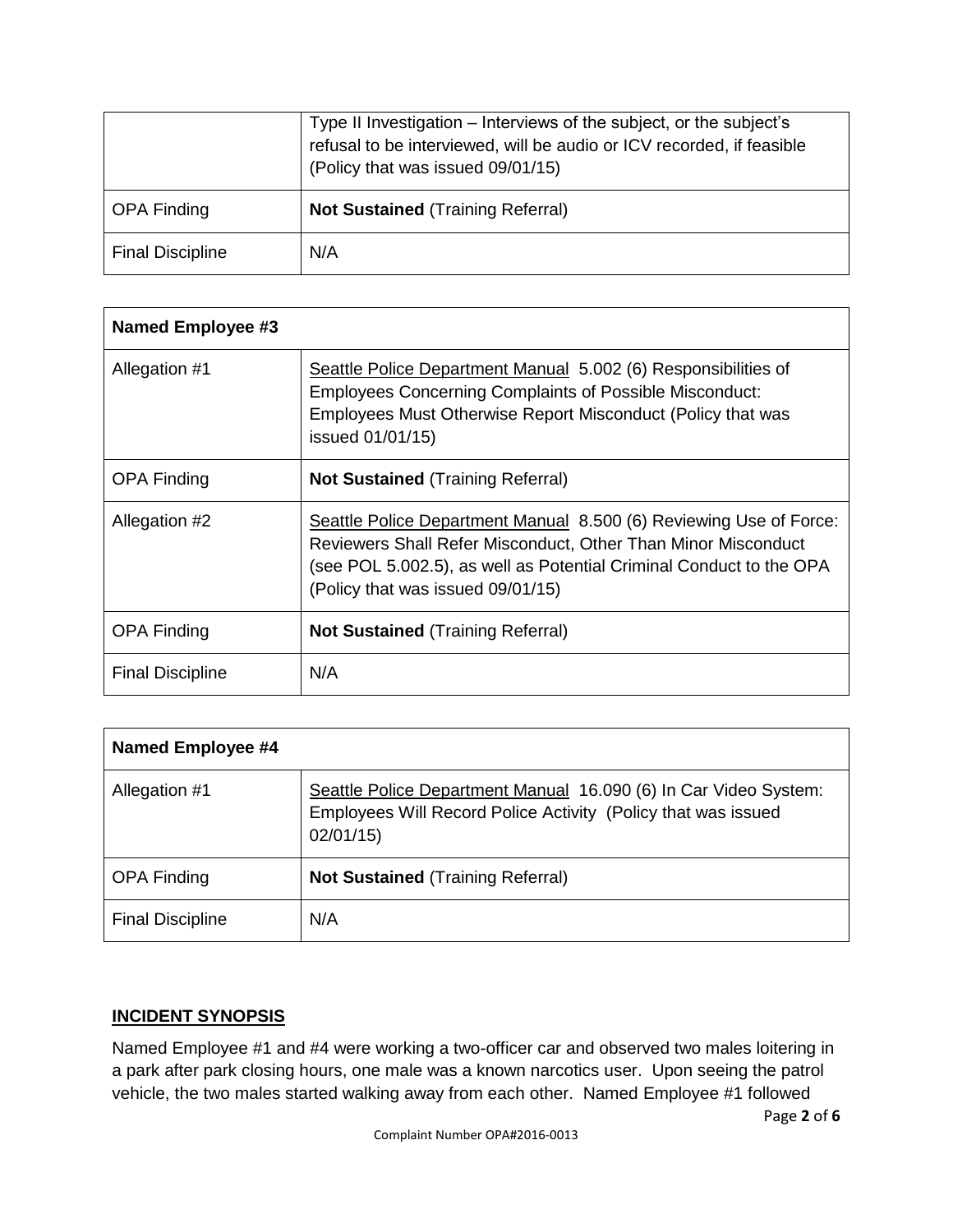one male on foot and Named Employee #2 drove around to the other side of the park. One of the males ran and after a brief struggle, force was used to take the suspect into custody. Named Employee #2, in an acting sergeant capacity, arrived and conducted the Use of Force investigation.

# **COMPLAINT**

The complainant, the Force Review Unit, alleged that Named Employee #1 and #4 did not start In-Car Video (ICV) recording at the beginning of an incident as required by policy. OPA added allegations for Named Employee #2 for failure to record or attempt to record his interview with the subject of the force and failing to refer the ICV violations to OPA. OPA also added allegations for Named Employee #3 for not referring Named Employee #2's failure to record the interview to OPA.

# **INVESTIGATION**

The OPA investigation included the following actions:

- 1. Review of the complaint memo
- 2. Review of Holding Cell Video
- 3. Review of Use of Force Statements
- 4. Search for and review of all relevant records and other evidence
- 5. Interviews of SPD employees

# **ANALYSIS AND CONCLUSION**

The complainant alleged Named Employee #1 and #4 failed to activate the in-car video system as required at the beginning of an on-view infraction or criminal activity event. Named Employee #1 and #4 were on emphasis patrol and driving together in a police car near a park where there is a substantial amount of narcotics-related activity. At this point, the two officers were engaged in patrol activity and had not been either dispatched to a call for service or responding to an on-view violation. As such, activation of the record function of the In-Car Video (ICV) system was not required by policy at that time. The two officers saw some individuals in the park and Named Employee #1 got out of the police car to get a closer look at what the people were doing; Named Employee #4, the driver, remained with the police car. Named Employee #1 told OPA that one of the persons began to jog away from him as soon as he (Named Employee #1) got out of the police car. Named Employee #1 said he immediately began to pursue the person on foot and did not have time to activate the record button on his portable microphone. Based on the preponderance of the evidence, it appears the two officers, and Named Employee #1 in particular, could have anticipated the potential for a foot pursuit and activated the ICV before Named Employee #1 exited the police car. Named Employee #1 and #4 should be trained to activate ICV when they are about to do something that might lead to an activity that must be recorded.

The complainant alleged Named Employee #2 may have failed to report to OPA or his sworn supervisor the failure of Named Employee #1 and #4 to record their entire police activity related to this on-view event. Named Employee #2, who was an acting sergeant at the time, became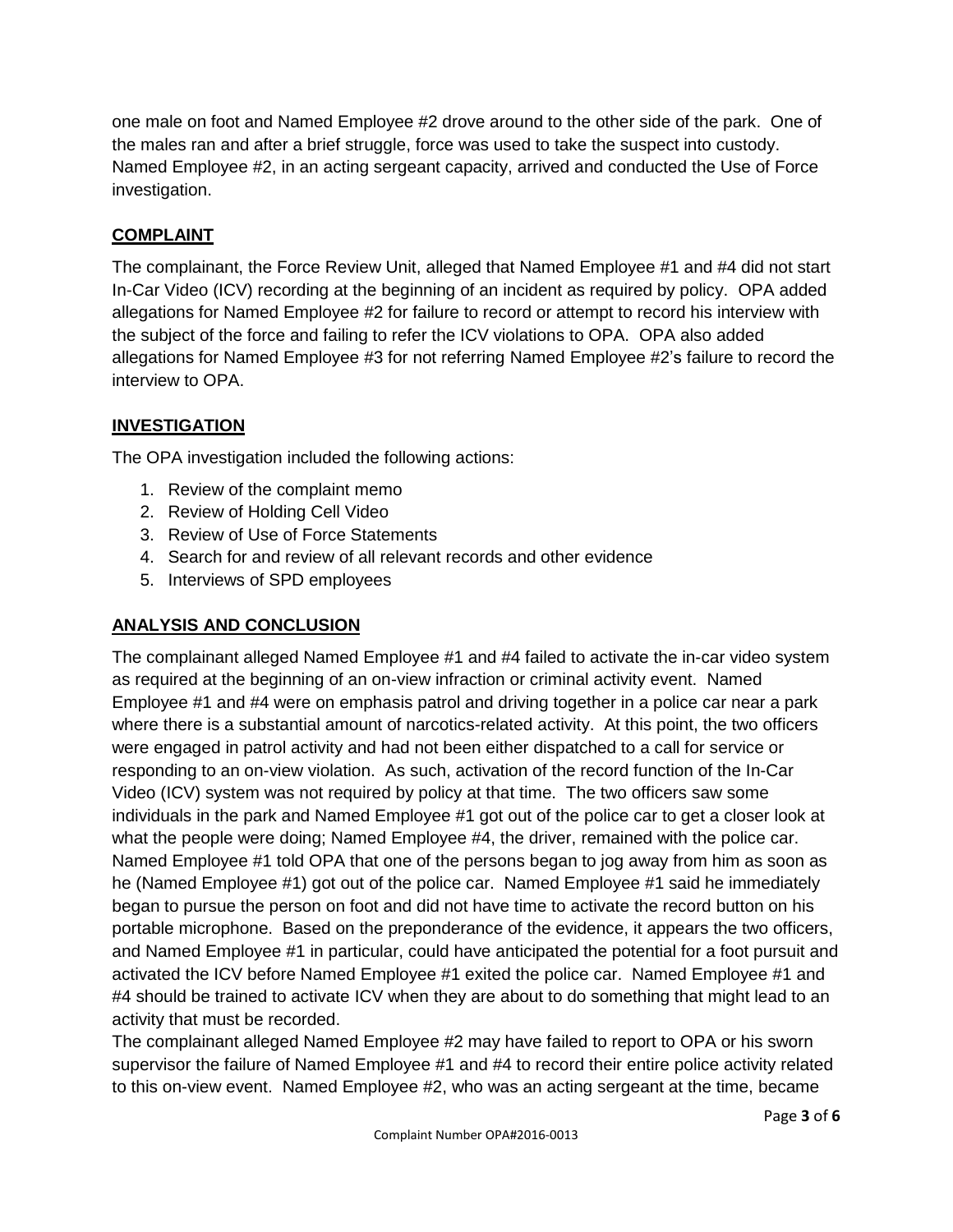aware of this ICV omission while conducting a use of force investigation. As such, the allegation against Named Employee #2 of failure to report the potential misconduct to OPA is more properly addressed under the requirements of SPD Policy §8.500(6). This allegation (#1) has been removed.

It is clear that Named Employee #2 knew of and noted the failure of Named Employee #1 and #4 to record the entire event from its beginning. Named Employee #2 counseled both officers and made some effort to ask their regular sergeant to put this into their personnel files. Named Employee #2 told OPA he was operating on the belief that he had the authority as a supervisor to handle the matter himself and was not obligated to refer a potential ICV violation to OPA. Given Named Employee #2's relative inexperience as an acting sergeant and the obvious misinformation under which he was operating, the OPA Director recommended a finding of Not Sustained (Training Referral) for this allegation.

The complainant alleged Named Employee #2 failed to audio record the subject's refusal to be interviewed. Named Employee #2 told OPA he had the means and opportunity to record this refusal. He went into the holding cell where the subject was waiting and began the process of asking for an interview. Named Employee #2 did not turn on the recorder before he introduced himself and asked the subject if he would be willing to be interviewed. As a result, the subject's immediate refusal was not recorded. Named Employee #2 acknowledged this error and realizes now he should turn the recorded on before beginning the conversation, thus enabling him to capture any refusal.

The complainant alleged that Named Employee #3 may have failed to forward to OPA the allegation that Named Employee #2, the acting sergeant who conducted a Type II use of force investigation, failed to record the subject's refusal to provide an interview as required by SPD Policy §8.400-TSK-6(7). Named Employee #3 told OPA he viewed this as a minor failure on the part of Named Employee #2 that was mostly due to the acting sergeant's lack of experience. Named Employee #3 said he believed he had the authority to address this through training. The OPA Director agreed with Named Employee #3's assessment that Named Employee #2's relative inexperience conducting use of force investigations was the root cause of this error and that the error, in itself, was relatively minor. Named Employee #3, however, is not an inexperienced supervisor and should have known which policy violations can be addressed by a supervisor and which cannot (see SPD Policy §5.002(5)). Named Employee #3 also told OPA that he forwarded the use of force investigation, including his review, to his supervisor and that this may have fulfilled his responsibility under SPD Policy §5.002(6) to report misconduct, "to a supervisor or directly to OPA." It needs to be made very clear to Named Employee #3 that it is his obligation as a command level officer to ensure that all potential misconduct or allegations of misconduct, other than those listed in §5.002(5), are reported to OPA.

The complainant alleged Named Employee #3 may have failed to report to OPA the failure of Named Employee #1 and #4 to record their entire police activity related to this on-view event. It is clear that Named Employee #3 knew of and noted the failure of Named Employee #1 and Named Employee #4 to record the entire event from its beginning. Named Employee #3 told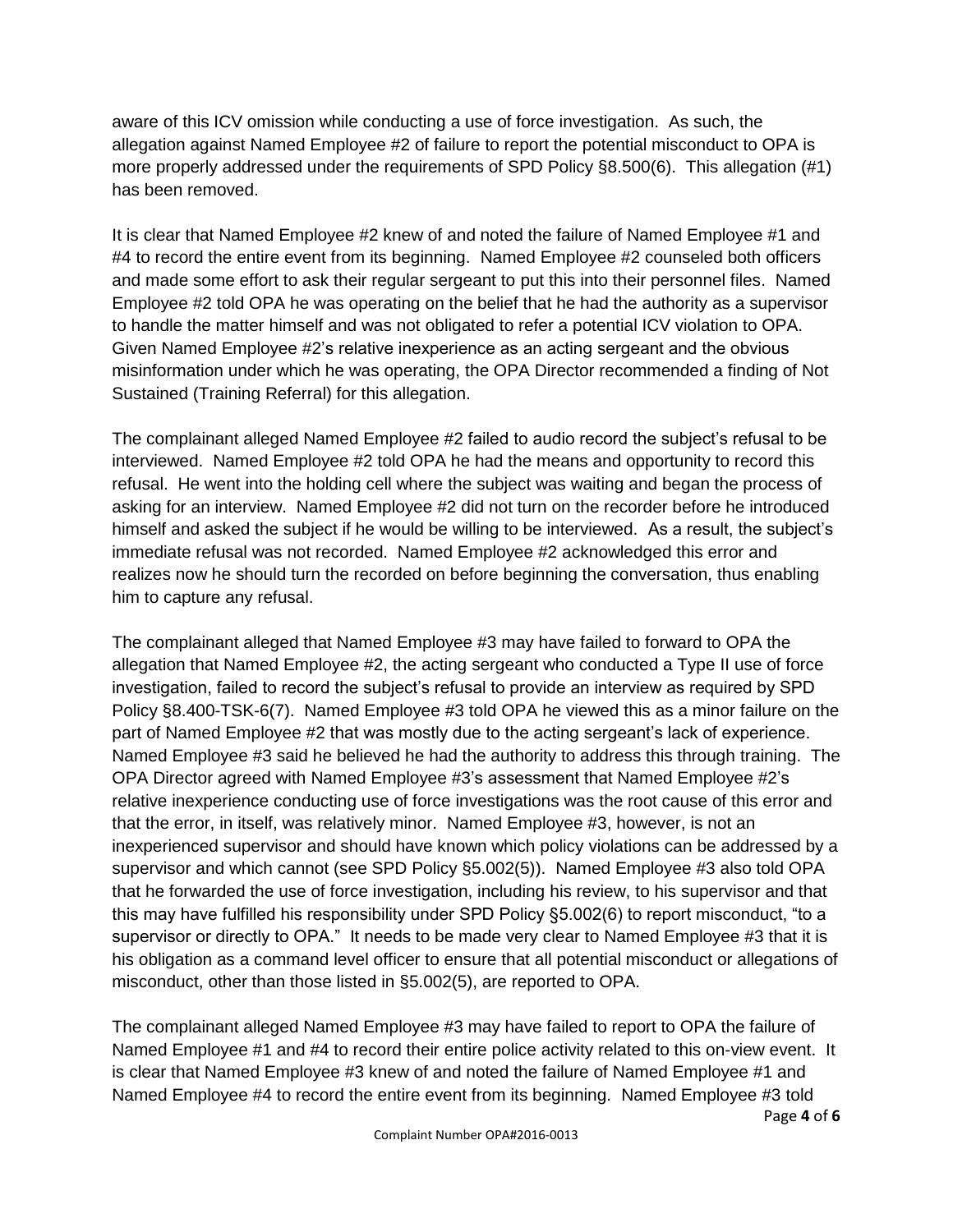OPA he was operating on the belief that Named Employee #2 had the authority as an acting sergeant to handle the matter himself and neither he (Named Employee #3) nor Named Employee #2 were obligated to refer a potential ICV violation to OPA.

# **FINDINGS**

### **Named Employee #1**

#### Allegation #1

The evidence showed that Named Employee #1 would benefit from additional training. Therefore a finding of **Not Sustained** (Training Referral) was issued for *In Car Video System: Employees Will Record Police Activity*.

**Required Training**: Named Employee #1 should be given a copy of the current ICV policy (16.090) by his supervisor and counseled to begin recording prior to or at the beginning of an on-view event. It should be made clear to Named Employee #1 that not activating the ICV record function prior to making contact with a person in an on-view situation must be the exception rather than the rule. True exigent circumstances preventing ICV activation must be present to excuse the late activation of ICV. A wise course of action would be to activate the ICV prior to beginning an action likely to lead to a situation that must be recorded.

#### **Named Employee #2**

Allegation #1 REMOVED

#### Allegation #2

The evidence showed that Named Employee #2 would benefit from additional training. Therefore a finding of **Not Sustained** (Training Referral) was issued for *Reviewing Use of Force: Reviewers Shall Refer Misconduct, Other Than Minor Misconduct (see POL 5.002.5), as well as Potential Criminal Conduct to the OPA*.

**Required Training**: Named Employee #2 should be counseled by his chain of command regarding the importance of reporting all allegations of misconduct not specifically listed in SPD Policy §5.002(5) to his supervisor or OPA. If Named Employee #2 decides to report an allegation of misconduct to his supervisor rather than to OPA, Named Employee #2 should check with his supervisor and verify the supervisor's acceptance of responsibility to report the allegation to OPA. This will assist the Department in its commitment to transparent accountability, as well as help himself and his supervisor comply with the requirements of SPD policy.

# Allegation #3

The evidence showed that Named Employee #2 would benefit from additional training. Therefore a finding of **Not Sustained** (Training Referral) was issued for *Use of Force Reporting and Investigation: Responsibilities of the Sergeant During a Type II Investigation – Interviews of the subject, or the subject's refusal to be interviewed, will be audio or ICV recorded, if feasible*.